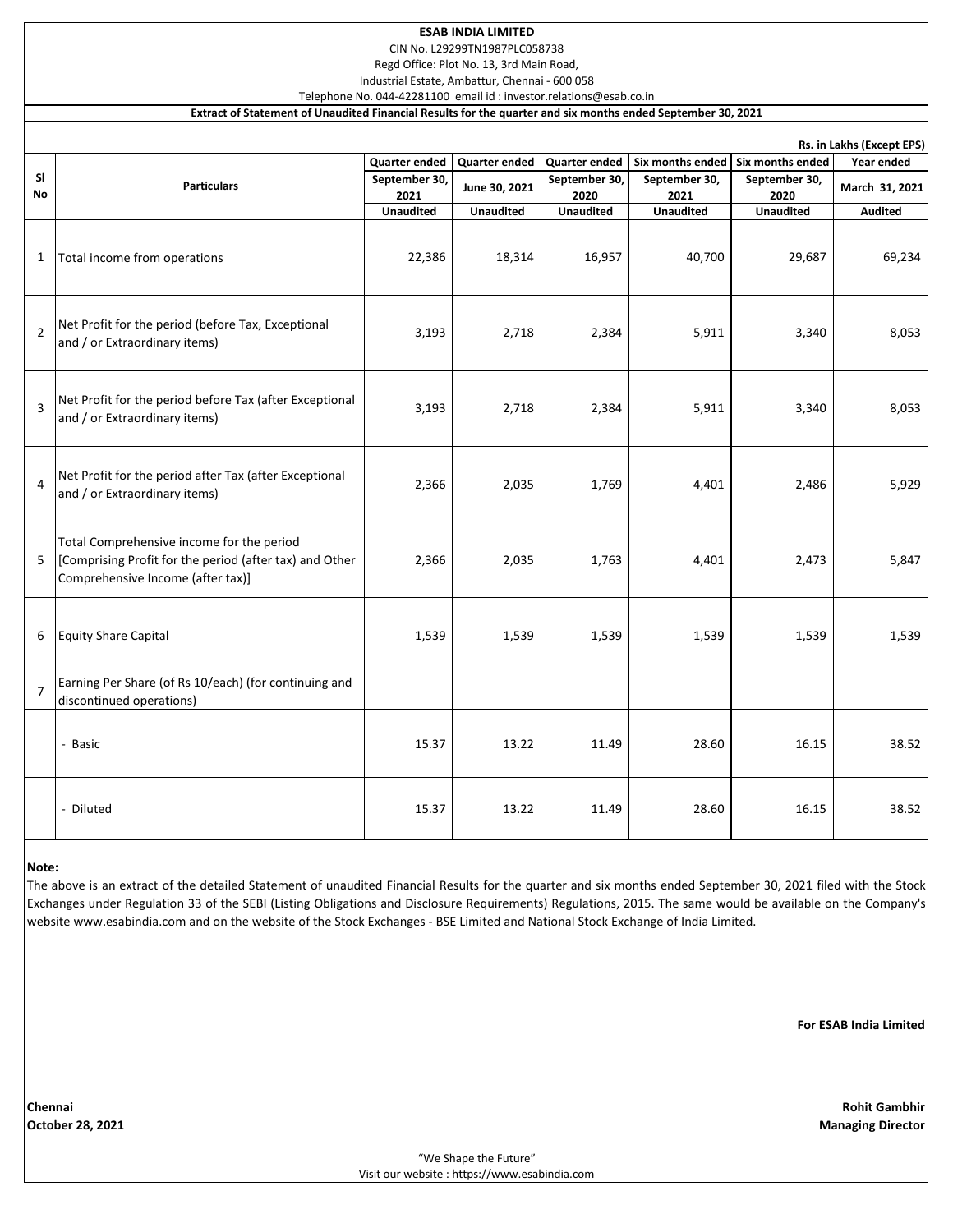CIN No. L29299TN1987PLC058738

Regd Office: Plot No. 13, 3rd Main Road, Industrial Estate, Ambattur, Chennai - 600 058

Telephone No. 044-42281100 email id : investor.relations@esab.co.in

**Statement of Unaudited Financial Results for the quarter and six months ended September 30, 2021**

|                                                  | Rs. in Lakhs (Except EPS) |                      |                  |                  |                  |                |
|--------------------------------------------------|---------------------------|----------------------|------------------|------------------|------------------|----------------|
|                                                  | Quarter ended             | <b>Quarter ended</b> | Quarter ended    | Six months ended | Six months ended | Year ended     |
| <b>Particulars</b>                               | September 30,             | June 30, 2021        | September 30,    | September 30,    | September 30,    | March 31, 2021 |
|                                                  | 2021                      |                      | 2020             | 2021             | 2020             |                |
|                                                  | <b>Unaudited</b>          | <b>Unaudited</b>     | <b>Unaudited</b> | <b>Unaudited</b> | <b>Unaudited</b> | <b>Audited</b> |
|                                                  |                           |                      |                  |                  |                  |                |
| Revenue from operations                          | 22,121                    | 18,118               | 16,594           | 40,239           | 29,025           | 68,116         |
| Other income                                     | 265                       | 196                  | 363              | 461              | 662              | 1,118          |
| <b>Total income</b>                              | 22,386                    | 18,314               | 16,957           | 40,700           | 29,687           | 69,234         |
| <b>Expenses</b>                                  |                           |                      |                  |                  |                  |                |
| Cost of raw materials and components             |                           |                      |                  |                  |                  |                |
| consumed                                         | 10,408                    | 8,643                | 7,348            | 19,051           | 11,371           | 31,063         |
| Purchase of stock-in-trade                       | 3,614                     | 2,627                | 2,923            | 6,241            | 6,659            | 12,434         |
| Changes in inventories of finished goods, stock- | (196)                     | (519)                | 172              | (715)            | 680              | 418            |
| in-trade and work-in-progress                    |                           |                      |                  |                  |                  |                |
| Employee benefits expense                        | 2,218                     | 2,177                | 1,781            | 4,395            | 3,540            | 7,674          |
| Finance costs                                    | 10                        | 10                   | 10               | 20               | 22               | 41             |
| Depreciation and amortisation expense            | 281                       | 279                  | 294              | 560              | 607              | 1,171          |
| Other expenses                                   | 2,858                     | 2,379                | 2,045            | 5,237            | 3,468            | 8,380          |
| <b>Total expenses</b>                            | 19,193                    | 15,596               | 14,573           | 34,789           | 26,347           | 61,181         |
| Profit before exceptional items and tax          | 3,193                     | 2,718                | 2,384            | 5,911            | 3,340            | 8,053          |
| Less: Exceptional items                          |                           |                      |                  |                  |                  |                |
| Profit after exceptional items before tax        | 3,193                     | 2,718                | 2,384            | 5,911            | 3,340            | 8,053          |
| Tax expense                                      |                           |                      |                  |                  |                  |                |
| -Current tax                                     | 777                       | 694                  | 580              | 1,471            | 899              | 2,055          |
| Adjustment of tax relating to earlier years      |                           |                      |                  |                  |                  | 33             |
| -Deferred tax expense/(credit)                   | 50                        | (11)                 | 35               | 39               | (45)             | 36             |
|                                                  | 827                       | 683                  | 615              | 1,510            | 854              | 2,124          |
| Profit for the period                            | 2,366                     | 2,035                | 1,769            | 4,401            | 2,486            | 5,929          |
| Other comprehensive income/(expense) - net       |                           |                      |                  |                  |                  |                |
| of tax                                           |                           |                      | (6)              |                  | (13)             | (82)           |
| <b>Total comprehensive income</b>                | 2,366                     | 2,035                | 1,763            | 4,401            | 2,473            | 5,847          |
| Paid up equity share capital (Face value of Rs.  |                           |                      |                  |                  |                  |                |
| 10 each)                                         | 1,539                     | 1,539                | 1,539            | 1,539            | 1,539            | 1,539          |
| Reserves and surplus (i.e other equity)          |                           |                      |                  |                  |                  | 24,383         |
| <b>Networth</b>                                  |                           |                      |                  |                  |                  | 25,922         |
| Earnings per equity share (EPS)                  |                           |                      |                  |                  |                  |                |
| Basic and diluted (in Rs.)                       | 15.37                     | 13.22                | 11.49            | 28.60            | 16.15            | 38.52          |
| Weighted average number of shares (Nos.)         | 1,53,93,020               | 1,53,93,020          | 1,53,93,020      | 1,53,93,020      | 1,53,93,020      | 1,53,93,020    |
| Par value of equity share (in Rs.)               | 10                        | 10                   | 10               | 10               | 10               | 10             |
|                                                  |                           |                      |                  |                  |                  |                |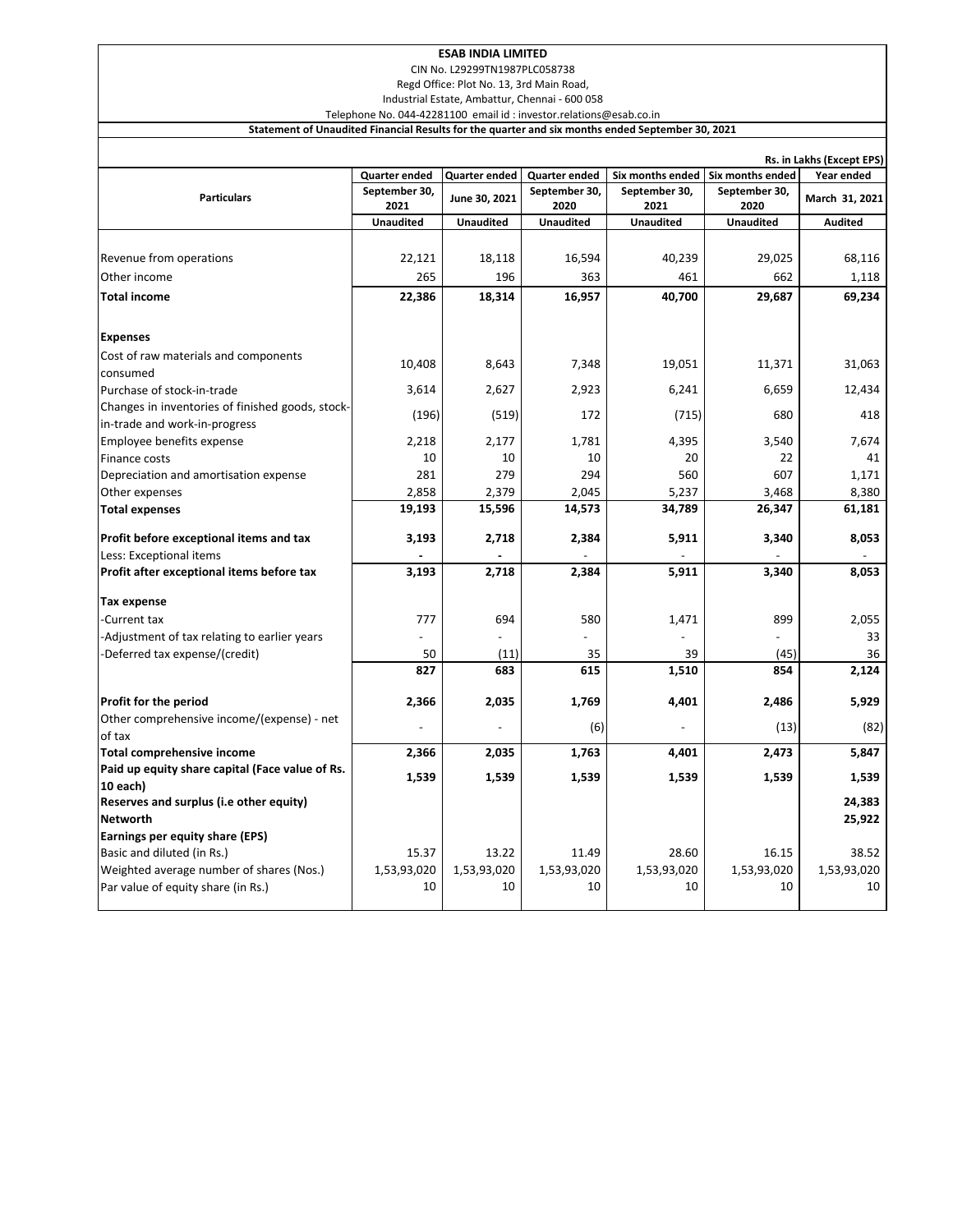CIN No. L29299TN1987PLC058738

Regd Office: Plot No. 13, 3rd Main Road,

Industrial Estate, Ambattur, Chennai - 600 058

### Telephone No. 044-42281100 email id : investor.relations@esab.co.in **Statement of Unaudited Financial Results for the quarter and six months ended September 30, 2021**

## **Statement of Assets and Liabilities**

|                                                                                            | As at            | As at          |
|--------------------------------------------------------------------------------------------|------------------|----------------|
| <b>Particulars</b>                                                                         | September 30,    | March 31,      |
|                                                                                            | 2021             | 2021           |
|                                                                                            | <b>Unaudited</b> | <b>Audited</b> |
| <b>Assets</b>                                                                              |                  |                |
| <b>Non-current assets</b>                                                                  |                  |                |
| Property, plant and equipment                                                              | 8,579            | 8,494          |
| Capital work in progress                                                                   | 220              | 251            |
| Intangible assets                                                                          | 76               | 69             |
| Right-of-use assets                                                                        | 322              | 401            |
| <b>Financial assets</b>                                                                    |                  |                |
| (i) Other financial assets                                                                 | 291              | 261            |
| Deferred tax assets (net)                                                                  | 106              | 145            |
| Other assets                                                                               | 46               | 81             |
|                                                                                            | 9,640            | 9,702          |
|                                                                                            |                  |                |
| <b>Current assets</b>                                                                      |                  |                |
| Inventories                                                                                | 8,859            | 7,349          |
| <b>Financial assets</b>                                                                    |                  |                |
| (i) Investments                                                                            | 2,018            | 4,124          |
| (ii) Loans                                                                                 | 800              | 1,800          |
| (iii) Trade receivables                                                                    | 11,252           | 9,882          |
| (iv) Cash and cash equivalents                                                             | 3,028            | 1,857          |
| (v) Bank balances other than (iv) above                                                    | 2,245            | 2,345          |
| (vi) Other financial assets                                                                | 208              | 198            |
| Other assets                                                                               | 1,097            | 947            |
| Current tax assets (net)                                                                   | 389              | 406            |
|                                                                                            | 29,896           | 28,908         |
|                                                                                            |                  |                |
| Asset held for sale                                                                        | 209              | 209            |
|                                                                                            |                  |                |
| <b>Total assets</b>                                                                        | 39,745           | 38,819         |
|                                                                                            |                  |                |
| <b>Equity and liabilities</b>                                                              |                  |                |
| <b>Equity</b>                                                                              |                  |                |
| Equity share capital                                                                       | 1,539            | 1,539          |
| Other equity                                                                               | 24,936           | 24,383         |
| <b>Total equity</b>                                                                        | 26,475           | 25,922         |
|                                                                                            |                  |                |
| <b>Non-current liabilities</b>                                                             |                  |                |
| <b>Financial Liabilities</b>                                                               |                  |                |
| Lease liabilities                                                                          | 120              | 193            |
| Long term provisions                                                                       | 554              | 498            |
|                                                                                            | 674              | 691            |
|                                                                                            |                  |                |
| <b>Current liabilities</b>                                                                 |                  |                |
| <b>Financial Liabilities</b>                                                               |                  |                |
| Lease liabilities                                                                          | 94               | 146            |
| Trade payables                                                                             |                  |                |
| (A) total outstanding dues of micro enterprises and small enterprises                      | 2,337            | 1,901          |
| (B) total outstanding dues of creditors other than micro enterprises and small enterprises | 7,515            | 7,738          |
| Other financial liabilities                                                                | 749              | 740            |
| Short term provisions                                                                      | 541              | 494            |
| Liabilities for current tax (net)                                                          | 361              |                |
| Other current liabilities                                                                  | 999              | 1,182          |
|                                                                                            | 12,596           | 12,206         |
|                                                                                            |                  |                |
| <b>Total liabilities</b>                                                                   | 13,270           | 12,897         |
| <b>Total equity and liabilities</b>                                                        | 39,745           | 38,819         |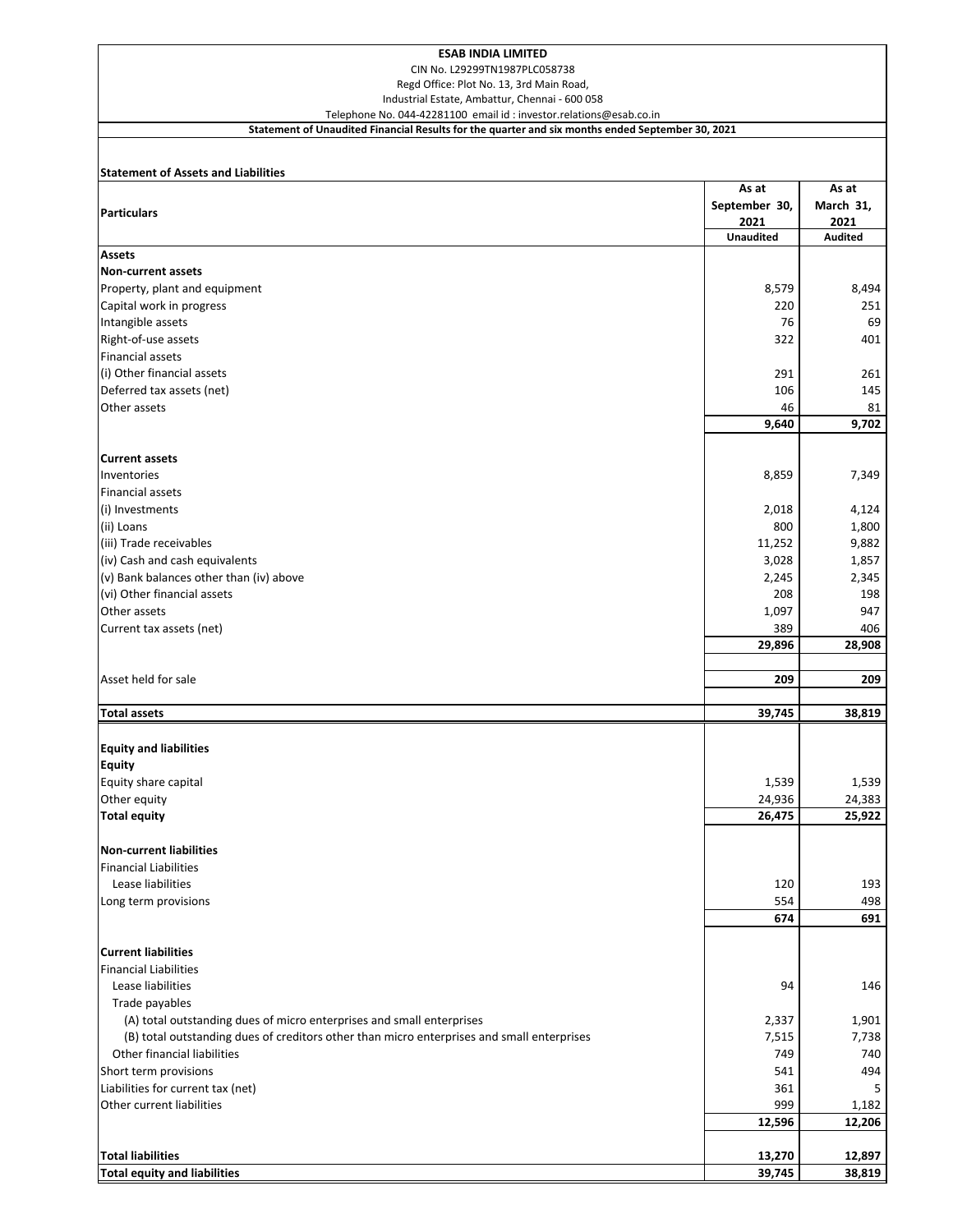CIN No. L29299TN1987PLC058738

Regd Office: Plot No. 13, 3rd Main Road,

Industrial Estate, Ambattur, Chennai - 600 058

Telephone No. 044-42281100 email id : investor.relations@esab.co.in

# **Statement of Unaudited Financial Results for the quarter and six months ended September 30, 2021**

| <b>Statement of Cashflows</b>                                                 |                    | Rs. in Lakhs       |
|-------------------------------------------------------------------------------|--------------------|--------------------|
| <b>Particulars</b>                                                            | September 30, 2021 | September 30, 2020 |
|                                                                               | <b>Unaudited</b>   | <b>Unaudited</b>   |
| A. Cash flow from Operating activities:                                       |                    |                    |
| Profit before tax after exceptional items                                     | 5,911              | 3,340              |
| Adjustments to reconcile profit before tax to net cash flows:                 |                    |                    |
| Fair value of investments                                                     | (11)               | (3)                |
| Profit on sale of investments                                                 | (35)               | (90)               |
| (Profit) / loss on sale of property, plant and equipment                      | (1)                |                    |
| Unrealised foreign exchange loss / (gain)                                     | (29)               | 76                 |
| Provision / (Write back) of provision for doubtful receivables                | 59                 | 55                 |
| Interest on bank deposits and others                                          | (54)               | (151)              |
| Interest from loan to related party                                           | (63)               | (7)                |
| Others                                                                        | (2)                | (2)                |
| Finance cost                                                                  | 20                 | 22                 |
| Depreciation and amortisation expense                                         | 560                | 607                |
| Provision for warranty                                                        | 143                | (63)               |
| <b>Working capital adjustments:</b>                                           |                    |                    |
| (Increase) / decrease in inventories                                          | (1,510)            | 1,594              |
| (Increase) / decrease in trade receivables                                    | (1, 427)           | (955)              |
| (Increase) / decrease in other financial assets                               | (14)               | 15                 |
| (Increase) / decrease in other assets                                         | (147)              | 604                |
|                                                                               | 240                | (1, 493)           |
| Increase / (decrease) in trade payables                                       |                    | 16                 |
| Increase / (decrease) in other financial liabilities                          |                    | 32                 |
| Increase / (decrease) in provisions                                           | (52)               | 85                 |
| Increase / (decrease) in other current liabilities                            | (183)              | 3,682              |
| Operating cash flow after working capital changes                             | 3,409              |                    |
| Taxes paid, net of refund<br>Net cash flows from operating activities         | (1,098)<br>2,311   | (916)<br>2,766     |
|                                                                               |                    |                    |
| B. Cash flow from Investing activities:                                       |                    |                    |
| Capital expenditure (including capital work in progress and capital advances) | (518)              | (289)              |
| Proceeds from sale of property, plant and equipment                           | 9                  |                    |
| Purchase of current investments                                               | (9,700)            | (9,300)            |
| Proceeds from sale of current investments                                     | 11,852             | 13,973             |
| Investment in bank deposits                                                   | (342)              | (1, 120)           |
| Redemption / maturity of bank deposits                                        | 447                | 7,083              |
| Interest income                                                               | 26                 | 424                |
| Net cash flows from/(used in) investing activities                            | 1,774              | 10,777             |
| C. Cash flow from Financing activities:                                       |                    |                    |
| Dividend to shareholders                                                      | (3,848)            | (10, 775)          |
| Finance cost                                                                  | (20)               | (22)               |
| Payment of principal portion of lease liabilities                             | (125)              | (117)              |
| Loan to related party                                                         |                    | (3,000)            |
| Repayment from loan to related party                                          | 1,000              |                    |
| Interest received from loan to related party                                  | 79                 |                    |
| Net cash flows used in financing activities                                   | (2, 914)           | (13, 914)          |
| Net increase/(decrease) in cash and cash equivalents                          | 1,171              | (371)              |
| Cash and cash equivalents at the beginning of the year                        | 1,857              | 1,868              |
| Cash and cash equivalents at year end                                         | 3,028              | 1,497              |